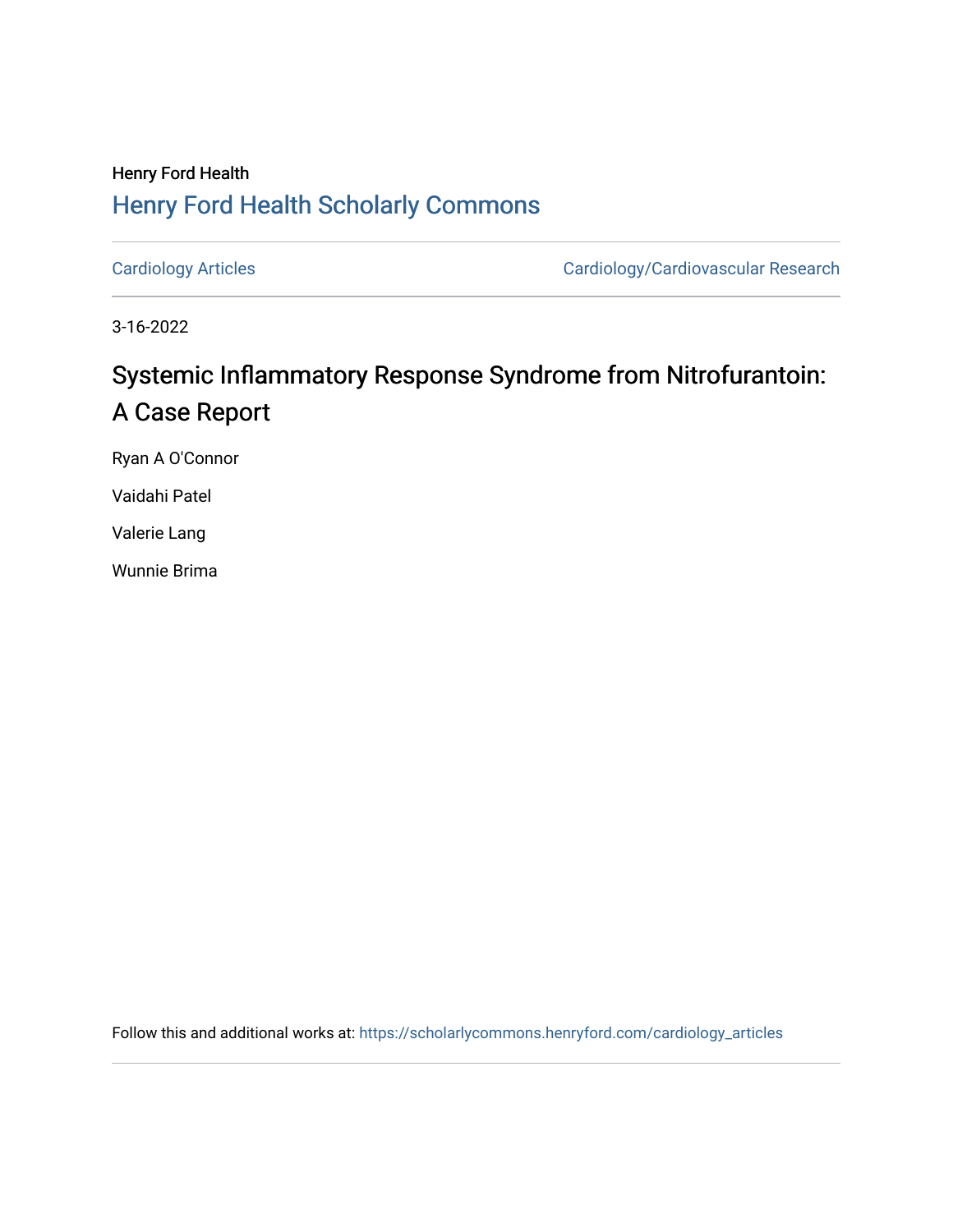e-ISSN 1941-5923 © Am J Case Rep, 2022; 23: e935113 DOI: 10.12659/AJCR.935113

1 Department of Medicine, University of Rochester School of Medicine and

2 Department of Cardiology, Henry Ford Hospital, Detroit, MI, USA

Dentistry, Rochester, NY, USA

### American Journal 0f Case eports

Received: 2021.10.12 Accepted: 2022.02.04 Available online: 2022.02.16 Published: 2022.03.16

> Authors' Contribution: Study Design A Data Collection B Statistical Analysis C Statistical Analysis<br>Data Interpretation D Manuscript Prepar Literature Funds Col

AEF <sup>1</sup> **Ryan A. O'Connor** EF <sup>2</sup> **Vaidahi Patel** <sup>E</sup> <sup>1</sup> **Valerie Lang** FG <sup>1</sup> **Wunnie Brima**

# Systemic Inflammatory Response Syndrome from Nitrofurantoin: A Case Report

| I II I LUQI QILIVII L<br>rature Search F<br>ds Collection G                        |                                                                                                                                                                                                                                                                                                                                                                                                                                                                                                       |
|------------------------------------------------------------------------------------|-------------------------------------------------------------------------------------------------------------------------------------------------------------------------------------------------------------------------------------------------------------------------------------------------------------------------------------------------------------------------------------------------------------------------------------------------------------------------------------------------------|
| <b>Corresponding Author:</b><br>Financial support:<br><b>Conflict of interest:</b> | Wunnie Brima, e-mail: Wunnie_Brima@URMC.Rochester.edu<br>Funding was through CME credits<br>None declared                                                                                                                                                                                                                                                                                                                                                                                             |
| Patient:<br><b>Final Diagnosis:</b>                                                | Female, 66-year-old<br><b>Adverse drug reaction</b>                                                                                                                                                                                                                                                                                                                                                                                                                                                   |
| <b>Symptoms:</b>                                                                   | Chills . fever . shortness of breath                                                                                                                                                                                                                                                                                                                                                                                                                                                                  |
| <b>Medication:</b>                                                                 |                                                                                                                                                                                                                                                                                                                                                                                                                                                                                                       |
| <b>Clinical Procedure:</b>                                                         |                                                                                                                                                                                                                                                                                                                                                                                                                                                                                                       |
| Specialty:                                                                         | <b>General and Internal Medicine</b>                                                                                                                                                                                                                                                                                                                                                                                                                                                                  |
| Objective:                                                                         | Unusual clinical course                                                                                                                                                                                                                                                                                                                                                                                                                                                                               |
| <b>Background:</b>                                                                 | Nitrofurantoin is an antibiotic that is commonly used and preferred to treat lower urinary tract infections due<br>to its relatively safe adverse effects profile. However, with the increased emphasis on antibiotic stewardship,<br>it is important to recognize the rare, yet serious adverse effects profile of this medication. One of the rare ad-<br>verse reactions is the development of systemic inflammatory response syndrome from nitrofurantoin.                                        |
| <b>Case Report:</b>                                                                | We present a case of a 66-year-old woman who developed a classic systemic inflammatory response syndrome,<br>including leukocytosis and fevers, after 2 repeated exposures to nitrofurantoin after a urological procedure.<br>The patient had an initial infectious workup which was negative. A suspected adverse reaction to nitrofuran-<br>toin was suspected and the patient was found to have complete resolution of symptoms with discontinuation<br>of the drug and with supportive treatment. |
| <b>Conclusions:</b>                                                                | This case demonstrates that although nitrofurantoin is known to be relatively well tolerated, clinicians should<br>still be aware of the adverse reactions, including a potential systemic inflammatory response, from nitrofuran-<br>toin use. This information should be used to educate patients going forward on potential adverse effects to be<br>aware of.                                                                                                                                     |
| Keywords:                                                                          | Drug-Related Side Effects and Adverse Reactions . Nitrofurantoin .<br><b>Systemic Inflammatory Response Syndrome</b>                                                                                                                                                                                                                                                                                                                                                                                  |
| <b>Full-text PDF:</b>                                                              | https://www.amjcaserep.com/abstract/index/idArt/935113                                                                                                                                                                                                                                                                                                                                                                                                                                                |
|                                                                                    | Ш<br>2022<br>19                                                                                                                                                                                                                                                                                                                                                                                                                                                                                       |

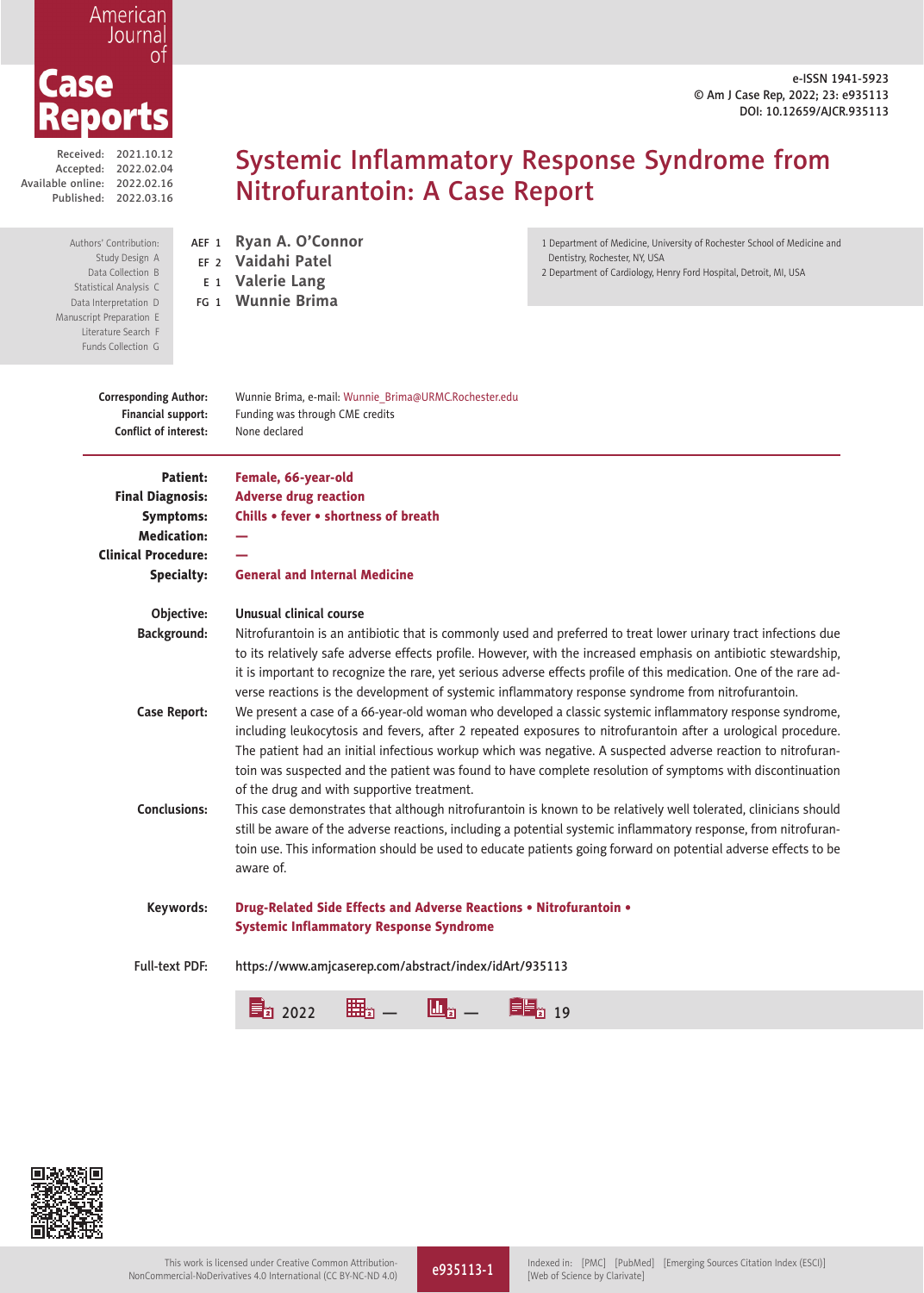Systemic inflammatory response syndrome (SIRS) is an exaggerated defense response of the body to a noxious stressor, which localizes and then eliminate the endogenous or exogenous source of the insult. However, although the response is defensive, it can cause a widespread inflammatory cascade leading to end-organ dysfunction [1]. At the molecular level, SIRS can occur from either a damage-associated molecular pattern (DAMP) or from a pathogen-associated molecular pattern (PAMP). Medication adverse reactions are known to be a common cause of DAMP leading to SIRS [1].

Nitrofurantoin is an antibiotic that is commonly used and preferred to treat lower urinary tract infections (UTI) due to its relatively safe adverse effects profile [2]. The most commonly reported adverse effects include nausea, vomiting, and diarrhea, with more severe adverse reactions being drug-induced liver injury and pulmonary toxicity [2]. SIRS is not described as a possible adverse effect in the summary of product characteristics of nitrofurantoin; however, a few cases worldwide have been reported [3-7]. This case report describes the diagnosis and subsequent management of a 66-year-old woman with SIRS associated with nitrofurantoin use.

#### Case Report

A 66-year-old woman with a past medical history of type 2 diabetes mellitus complicated by diabetic neuropathy, hypertension, hyperlipidemia, recurrent UTIs, and overactive bladder presented to the Emergency Department (ED) with acuteonset shortness of breath. The morning prior to admission, her urologist performed multiple botulinum toxin type A injections into the posterior wall, floor, and lateral walls of the bladder to treat her overactive bladder. This procedure was done via a transurethral approach with intraurethral lidocaine anesthesia. She had a temperature of 37.6°C prior to the procedure. A urinalysis (UA) obtained after her botulinum toxin injections showed pyuria of greater than 50 WBC/high-powered field (hpf) (reference range 0-5/hpf). She had no dysuria, urgency, or frequency at the time. She was discharged home on nitrofurantoin 100 mg twice a day by mouth (PO) for 5 days for a presumed UTI. Several hours later, she developed acuteonset shortness of breath\_and a pulsatile headache associated with photophobia, chills, and myalgias. She reported no contributory family history, including no family history of adverse reactions to nitrofurantoin. Her medications were notable for atorvastatin 10 mg daily PO, metformin 1 g twice a day PO, losartan 50 mg PO, diltiazem 360 mg daily PO, hydrochlorothiazide 25 mg daily PO, and duloxetine 120 mg daily PO, all of which she was compliant with and had not experienced any adverse reactions to. She had multiple drug allergies, manifesting as urticaria, to levofloxacin, penicillin, cephalosporin, sulfamethoxazole-trimethoprim, and pregabalin.

Upon arrival to the ED, her vital signs were notable for a temperature of 37.9°C, tachycardia (118 beats/min), tachypnea (28 breaths/min), and oxygen saturation of 92% on 2 L of oxygen. A physical examination was notable for decreased lung sounds at the posterior lung bases bilaterally and mild bilateral pedal edema. A chest X-ray (CXR) showed cephalization of pulmonary vasculature and left lower-lobe peribronchial opacities. CT angiography of her chest was negative for a pulmonary embolism. Laboratory evaluation was notable for a creatinine clearance (CrCl) of 60 mL/min, leukocytosis of 23.7 THOU/uL (reference range 4.2-9.2 THOU/uL), an absolute eosinophil count of 0.1 THOU/uL (reference range 0.0-0.5 THOU/uL), and a venous lactate of 2.2 mmol/L (reference range 0.5-2.2 mmol/L).

The repeat UA was notable for positive leukocyte esterase, nitrites, and pyuria with WBC >50/hpf (reference range 0-5/hpf), concerning for UTI. The urine culture subsequently grew >100 000 colony-forming units (CFU) of *Escherichia coli* with susceptibility to nitrofurantoin and resistance to trimethoprimsulfamethoxazole. Blood cultures were ordered at the same time and they had no growth of any bacteria. The differential diagnosis at this time was an acute viral upper respiratory infection, an atypical pneumonia, anaphylaxis, acute pneumonitis due to nitrofurantoin, and heart failure. We treated her symptomatically with nebulized albuterol, but given her CXR and only a mildly elevated temperature, her symptoms were attributed to a viral upper respiratory infection with a stress response causing her significant leukocytosis; therefore, we held antibiotics initially, with a low threshold to start them if her symptoms worsened. She improved clinically over the next day with supportive care. However, her absolute eosinophil count increased to 0.7 THOU/uL (reference range 0.0-0.5 THOU/uL) the next day. We then restarted her nitrofurantoin (100 mg twice a day PO for 5 total days) that had been prescribed by her urologist prior to admission and continued the nitrofurantoin on discharge 2 days after presentation. At the time of discharge her SaO2 was 96% on room air, the leukocytosis had improved to 13.9 THOU/uL (reference range 4.2-9.2 THOU/uL), and the absolute eosinophil count dropped from 0.7 THOU/uL to 0.2 THOU/uL (reference range 0.0-0.5 THOU/uL). She took the next dose of nitrofurantoin immediately after returning home from the hospital.

Six hours after discharge, she returned to the ED with dyspnea, tachycardia, tachypnea, fever (38.6°C), and SaO2 93% on 2 L of oxygen. Laboratory evaluation was notable for CrCl 61 mL/min, leukocytosis of 29.8 THOU/uL (reference range 4.2-9.2 THOU/uL), an absolute eosinophil count of 0.0 THOU/uL (reference range 0.0-0.5 THOU/uL), and a venous lactate of 2.8 mmol/L (reference range 0.5-2.2 mmol/L). At the time of readmission,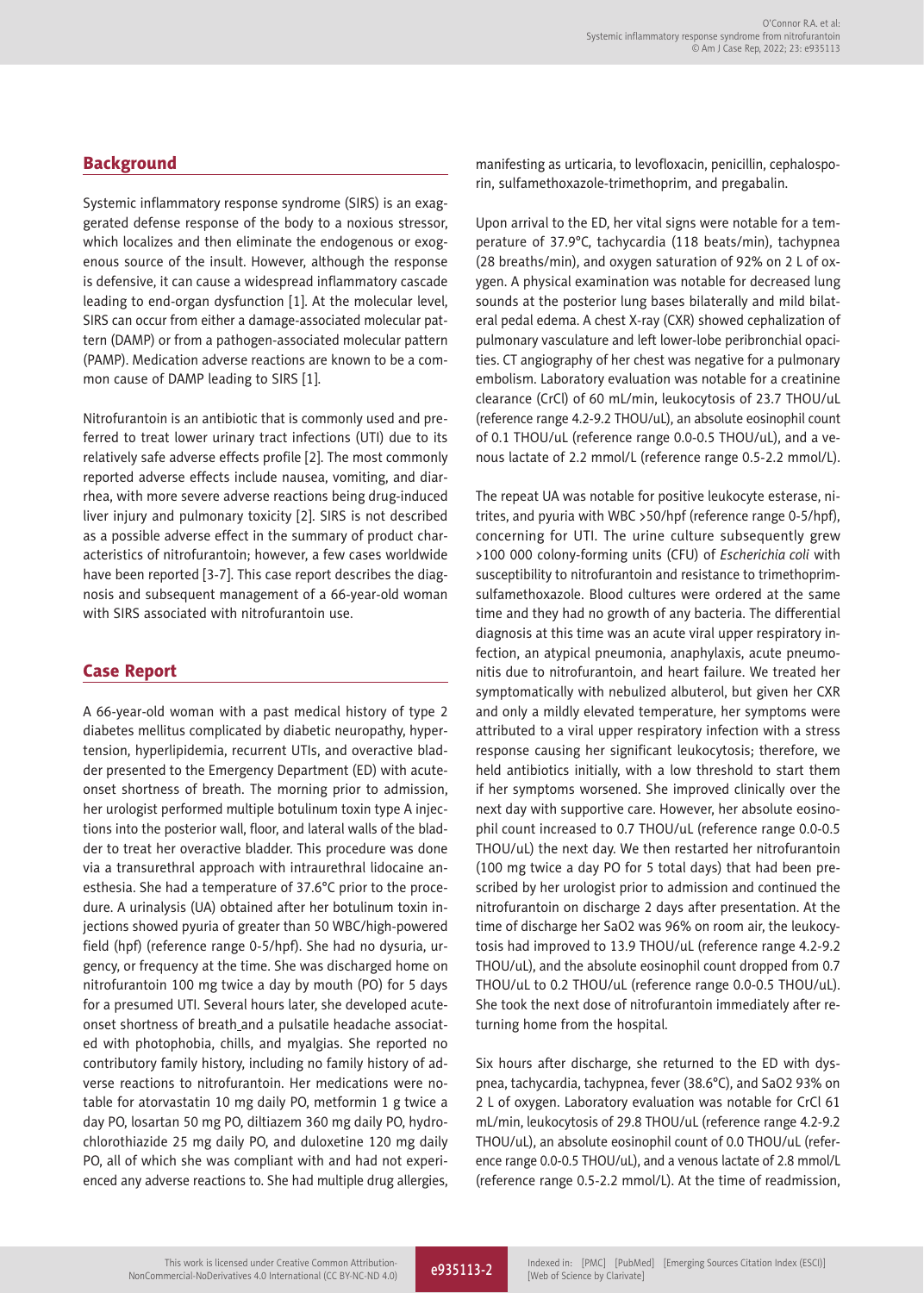we started her on our sepsis protocol with fluid resuscitation of 30 cc/kg/h, as well as meropenem i.v. 1 g every 8 h due to several allergies to medications. However, the antibiotics were discontinued after 24 h given our suspicion of a nitrofurantoin-related reaction. Her white blood cell count then decreased to 13.8 THOU/uL (reference range 4.2-9.2 THOU/uL), but once again, she had a rise in her absolute eosinophil count to 1.1 THOU/uL (reference range 0.0-0.5 THOU/uL). Nitrofurantoin was then discontinued, and the absolute eosinophil count decreased from 1.1 THOU/uL to 0.2 THOU/uL (reference range 0.0-0.5 THOU/uL). Her symptoms again improved after discontinuation of the antibiotics and with supportive care.

#### **Discussion**

Urinary tract infections (UTI) are common, with a lifetime incidence of 50-60% in adult women [8]. With the increased incidence in UTIs, there has been an increase in antibiotic use to treat this disease. Nitrofurantoin is an antibiotic that covers common Gram-positive and Gram-negative species, with natural resistance from *Pseudomonas* [9]. Nitrofurantoin is well absorbed from the gut and has a half-life of less than 1 h, thus not achieving therapeutic plasma concentrations, but instead achieving high urinary concentrations [9]. Due to this, nitrofurantoin is a first-line choice only for patients with acute uncomplicated cystitis, per IDSA guidelines [10].

A Cochrane review on antimicrobial agents for uncomplicated cystitis in women suggests that nitrofurantoin is a good choice for uncomplicated UTIs as it does not have cross-reactivity with other common antibiotics and has a lower risk of causing adverse effects due to its localized effect [11]. Severe adverse reactions include pulmonary hypersensitivity and hepatotoxicity, which are exceedingly rare [11]. In a recent retrospective review article, Geerts et al [12] noted that in women with lower estimated glomerular filtration rates (eGFR <60) taking nitrofurantoin, there is no evidence that nitrofurantoin is less effective; however, the number of adverse events leading to hospitalization was significantly increased. The most common adverse reactions in this article were pulmonary reactions [12]. Reactions were thought to be more prevalent in the patients with renal insufficiency due to accumulation of a toxic nitrofurantoin-derived metabolite (5-nitrofuran moiety) [12].

We found 5 previous descriptions of nitrofurantoin-induced SIRS reactions [3-7]. Forster et al [3] described a patient with stage IV bladder cancer who was treated with a radical prostatectomy, ileostomy, and chemotherapy. The urine grew panresistant bacteria and he was treated with nitrofurantoin with subsequent development of a SIRS response. Smith et al [4] reported a case of a 79-year-old woman who was being treated with nitrofurantoin for recurrent UTIs, developed SIRS after initiation, then had rapid improvement of symptoms with discontinuation. Gandotra et al [5] also described a similar phenomenon in a patient with a history significant for urinary bladder prolapse who presented with fever and chills 7 h after taking nitrofurantoin for a suspected UTI. She was hospitalized and evaluated for worsening UTI and sepsis. The patient was found to meet SIRS criteria, with a new left bundle branch block (LBBB), thrombocytopenia, and elevated transaminases, which resolved with cessation of the nitrofurantoin. Gohar and colleagues [6,7] reported a case of SIRS due to nitrofurantoin use in an 83-year-old woman with a history of recurrent UTIs. She developed fevers, chills, and lethargy and was treated for presumed sepsis from a UTI. Her symptoms resolved after discontinuing the nitrofurantoin and treating the sepsis; however, the patient was restarted on nitrofurantoin for UTI prophylaxis and symptoms re-occurred. Lastly, McGarry et al [7] described a case of a 58-year-old woman who developed SIRS with abrupt onset of fever, leukocytosis, and hypotension within 24 h after nitrofurantoin administration, which was prescribed for an uncomplicated cystitis. The symptoms resolved with discontinuation of the medication; however, the patient was re-challenged with nitrofurantoin 2 months later due to recurrent UTI symptom, which led to a similar episode of SIRS.

Our case brings up the challenging question of differentiating a nitrofurantoin-related SIRS response from a SIRS response secondary to a UTI. According to the Agency for Healthcare Research and Quality (AHRQ), an adverse event from a drug reaction must display the following: occurrence after challenge with or without a re-challenge with the drug, resolution with removal of the drug, and a plausible connection [13]. In our case, the patient's signs of systemic inflammation occurred both times after initiation of nitrofurantoin and subsequent re-challenge, and resolved each time with removal of the medication.

In such cases it can be challenging to determine whether the SIRS response is due to nitrofurantoin vs an infection, and it is especially difficult to differentiating between a nitrofurantoin-induced SIRS-like reaction vs nitrofurantoin-induced pulmonary toxicity [14,15]. Patients who present with nitrofurantoininduced acute pulmonary toxicity typically develop symptoms at around 8 days after exposure to nitrofurantoin [15]. These patients present with dyspnea, tachypnea, hypoxia, non-productive cough, peripheral blood eosinophilia, and imaging showing reticulo-alveolar infiltrates in the bilateral lung bases [16]. Our patient had some findings similar to those reported with nitrofurantoin-induced pulmonary toxicity; however, the onset of symptoms was more acute and started within 12 h after nitrofurantoin exposure, compared to roughly the 8 days after nitrofurantoin exposure described in nitrofurantoin-induced pulmonary toxicities [16,17]. Also, radiographically, there are subtleties that can the help differentiate the 2